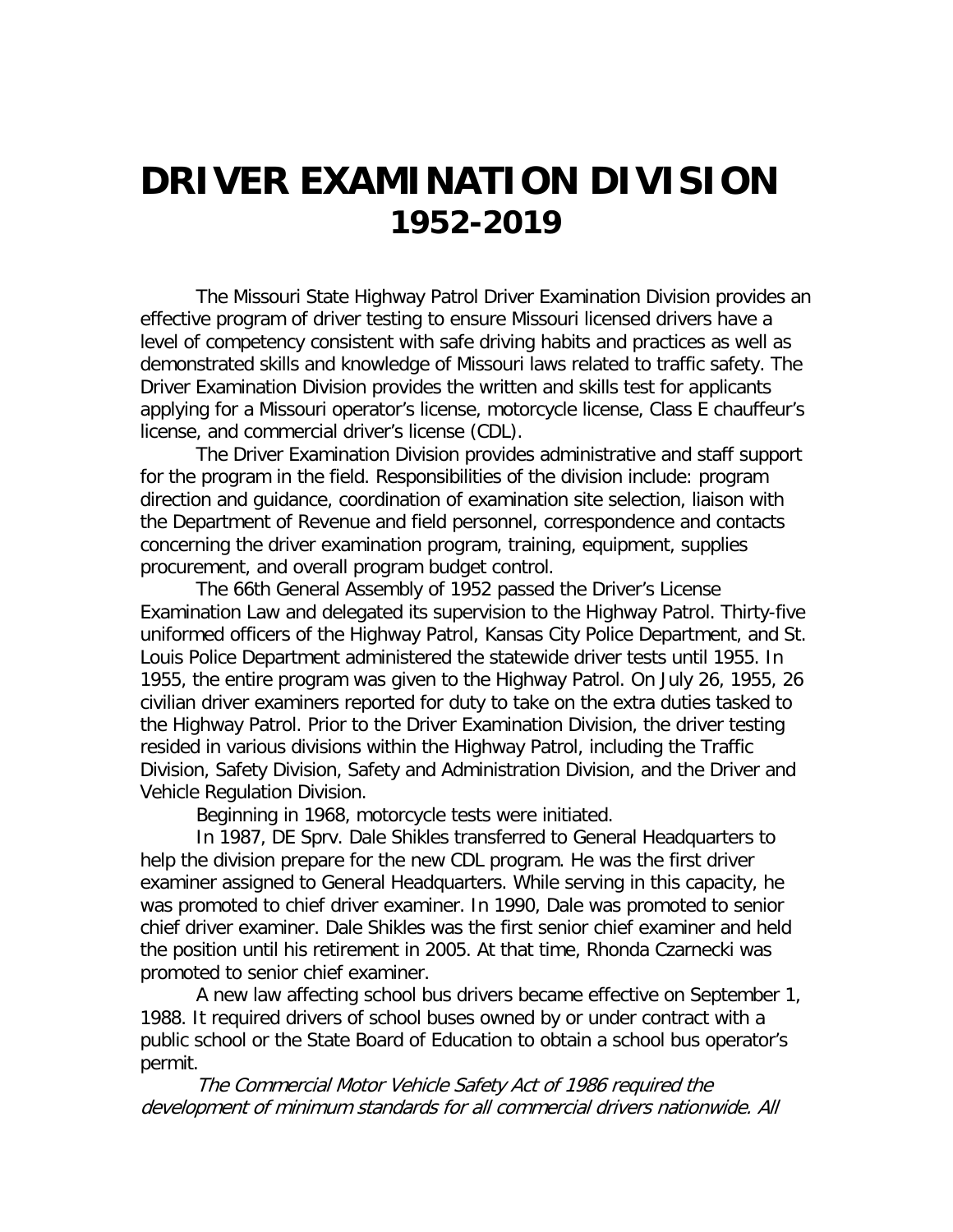states were required to be in compliance with the CDL testing standards by April 1, 1992.

In 1990, the first Commercial Driver's License Examiner Training Session took place at the Safety Center located at Central Missouri State University in Warrensburg, Missouri. The five-day training addressed how to conduct road tests under the new CDL program. Driver examiners and driver examiner sergeants from around the state attended.

In 1991 the state law allowed for third party testers to administer the commercial driver license skills examination. The staff at Central Missouri State University and the Driver Examination Division (GHQ) held a one-week Third Party Training Course. Eighteen people took the course, which was conducted at the Central Missouri State University Safety Center at Warrensburg.

The Graduated Driver's License law became effective January 1, 2001, requiring that all first-time drivers between 15 and 18 years old complete a period of driving with a licensed driver (instruction permit) and restricted driving (intermediate license) before getting a full driver's license.

In 2003, the Driver Examination Division transitioned to a computerized written test. The applicant simply touched the screen to answer the questions.

In 2007, new CDL testing sites were opened in Rolla and Carthage. Section 302.720 RSMo. was revised in 2007, required all CDL written tests be administered in the English language. No translators are allowed for applicants taking CDL tests.

In October 2009, the Driver Examination Division implemented a field training program for new examiners. This program was designed to assure all new hires were trained consistently throughout the state

In September 1, 2011, the Patrol implemented statewide changes to both the written and skills test for motorcycle drivers. The test now being administered is the latest version of the motorcycle skills testing developed by the Motorcycle Safety Foundation.

In November 2011, the Driver Examination Division deployed the first mobile computer testing station for one of the 26 traveling crews statewide. The mobile testing station consisted of two laptop computers, five electronic touch screen computers, a printer, and a router.

In June 2019, the Driver Examination Division and Motor Vehicle Inspection Division merged to create the Driver & Vehicle Safety Division. The new division includes a Driver Examination Section and a Motor Vehicle Inspection Section. Captain Darewin L. Clardy was named division director.

## DRIVER EXAMINATION DIVISION DIRECTORS:

| Lt. J.A. Berglund     | 1952 to 1953 | Div. of Safety & Administration |
|-----------------------|--------------|---------------------------------|
| Captain J.A. Berglund | 1953 to 1966 |                                 |
| Captain F.W. Shadwell | 1967 to 1968 | Div. of Safety                  |
| Captain F.W. Shadwell | 1969 to 1972 | <b>Traffic Division</b>         |
| Captain C.S. Endicott | 1973 to 1978 | <b>Traffic Division</b>         |
|                       |              |                                 |